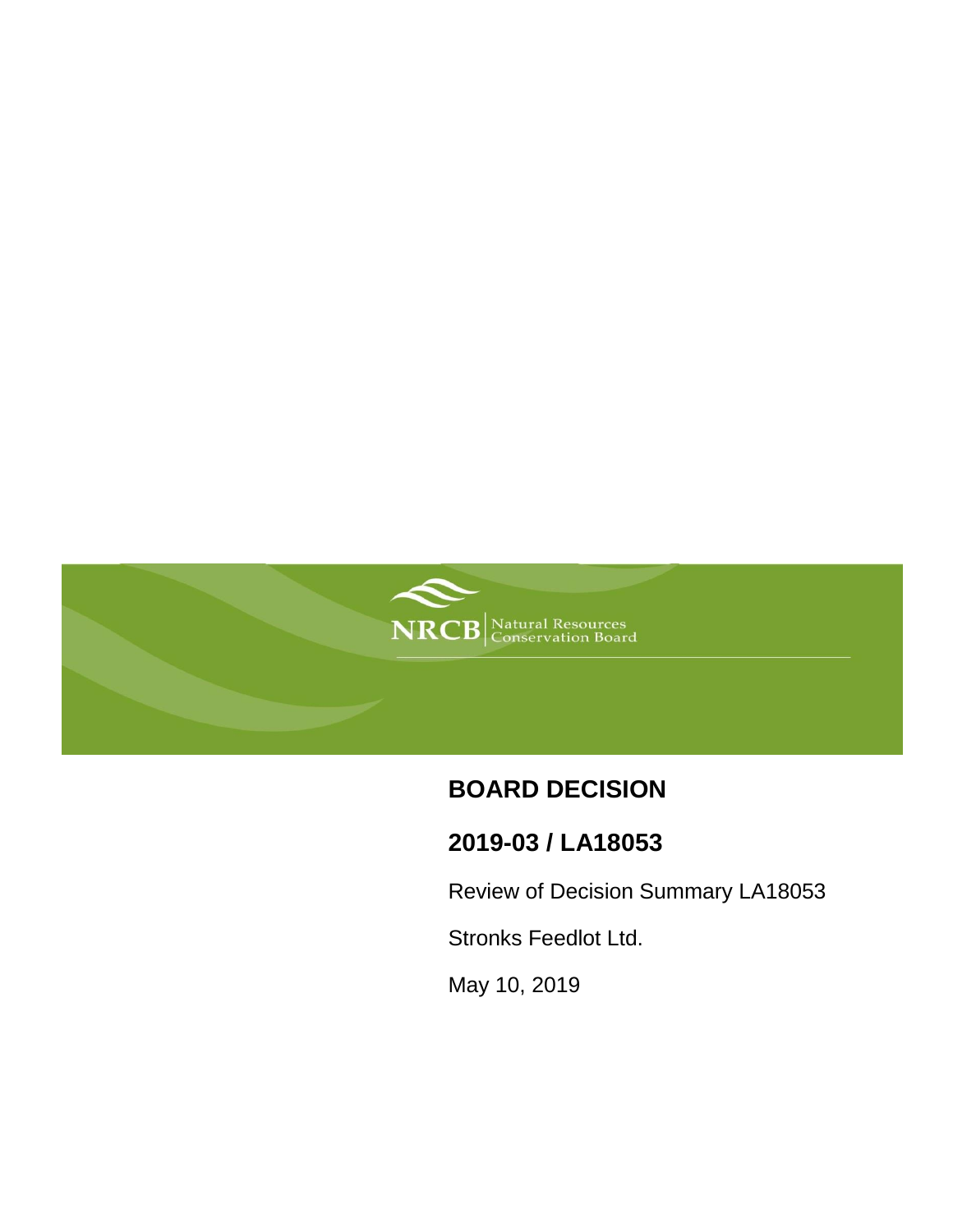## **Background**

This report provides the Natural Resources Conservation Board decision following the review hearing of Approval LA18053.

On January 18, 2019, NRCB approval officer Carina Weisbach issued Approval LA18053 in relation to the expansion of the confined feeding operation (CFO) proposed by Stronks Feedlot Ltd. (Stronks) at NW 33- 10-20 W4M in Lethbridge County. Stronks' proposed expansion includes increasing the permitted number of beef finishers from 6,500 to 10,000, constructing two rows of pens, constructing a runoff pump out pit, and permitting one row of already constructed but unpermitted pens. The approval officer approved Stronks' application, subject to a number of conditions.

Pursuant to Section 20(5) of the *Agricultural Operation Practices Act* (AOPA), a Request for Board Review (RFR) of Approval LA18053 was filed by Stronks on January 23, 2019. A Panel (the Panel or Board) consisting of Peter Woloshyn (Panel Chair), L. Page Stuart, Sandi Roberts and Keith Leggat was appointed to conduct the review. On February 22, 2019, Board Decision RFR 2019-02 advised parties that, once it had received an updated nutrient management plan from Stronks, the Panel would conduct an oral hearing to consider revising condition 18 of Approval LA18053. An updated nutrient management plan was filed on March 12, 2019.

The Board hearing was conducted on April 18, 2019, in Lethbridge, Alberta.

## **Board Deliberations**

The approval officer's Decision Summary approved the application by Stronks, and specified a total of eighteen conditions that are included in Approval LA18053. Condition 18 states:

- 18. If the nitrate nitrogen and EC levels in the natural catchment area (as shown on site plan) still exceed the AOPA nutrient application limits by October 1, 2024 (section 24 and 25, Standards and Administration Regulation and schedule 3) the permit holder shall either:
	- depopulate the feedlot pens and remove all manure from the CFO facilities and runoff from the natural catchment area by December 1, 2024, or alternatively,
	- obtain a permit to implement an alternative runoff control system which addresses the AOPA ground and surface water protection requirements. The implementation of this alternative runoff control system shall be in place prior to December 1, 2024.

The NRCB reserves the right to amend this condition should information become available to support the change.

Stronks submitted that condition 18 should be amended, asserting that the depopulation and manure removal requirement as written was inappropriate. Stronks stated that, prior to receiving Approval LA18053, it had no notice that the approval officer was going to include a condition with the prescribed compliance timeline. The Board agrees with Stronks' assertion that the current timelines in condition 18 providing for obtaining a permit to implement an alternative runoff control system or depopulating the pens by December 1, 2024 are not achievable. Stronks' written hearing submission sought an amendment to condition 18 that would include the Stronks CFO in the "Risk Based Compliance Program" in the event that the facility did not meet the AOPA standards by October 2024.

As stated in Board Decision RFR 2019-02, the Board determined that AOPA requires that the nutrient management plan must satisfy the protection requirements set out in the Standards and Administration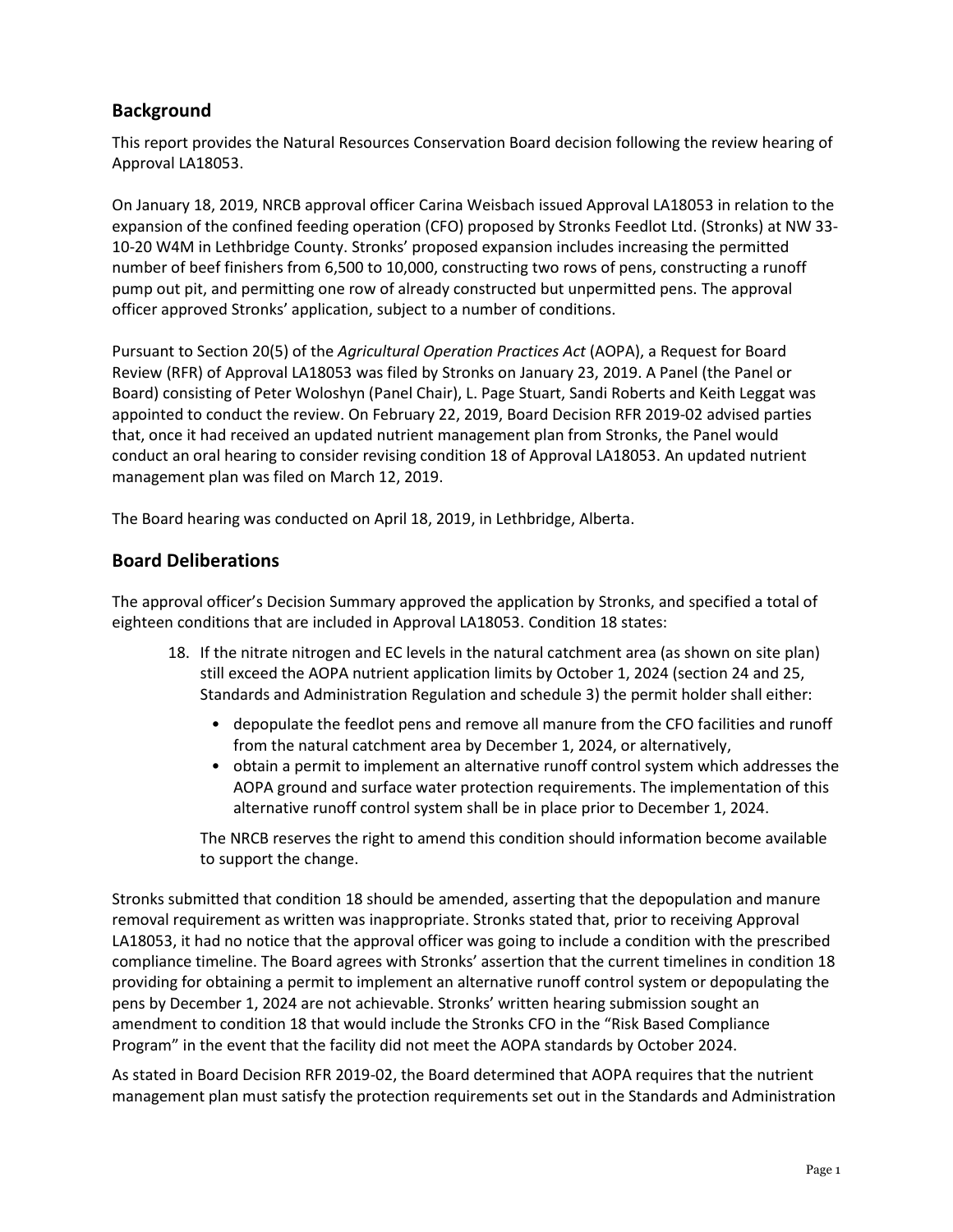Regulation. At the hearing, Stronks restated that the natural catchment area should have been assessed using the Board's environmental risk screening tool (ERST) as it would provide an understanding of the associated risk. The approval officer stated that the ERST is based on the assumption that a liner exists, and does not apply to areas that use a biological method as the tool to mitigate risk to groundwater. While the Board does not fully understand why the tool does not apply for biological systems without liners, it finds that applying the ERST would not change the requirement that the catchment basin must satisfy the protection requirements set out in the Standards and Administration Regulation. Having regard for Stronks' approved expansion and the use of a biological system incorporating a nutrient management plan to manage feedlot runoff, the Board notes that both active management by the operator, and annual review by NRCB Field Services, are prudent components of achieving compliance.

The Board concludes that condition 18 of Approval LA18053 should be amended in order to adequately assess the performance (over time) of the nutrient management plan in meeting the requirements of s.9(7) of the Standards and Administration Regulation. The Board directs that amendments to the approval will incorporate testing to provide an understanding of the soil type and depth to water table, and require an annual nutrient management plan performance review by the NRCB.

In amending condition 18, the discretion available to the Board is constrained by the legislative directive. The approval officer's direct evidence was that she chose the October 1, 2024 date for condition 18 as the Stronks' nutrient management plan projected that, by that date, it would achieve below threshold levels for nitrate nitrogen and electrical conductivity. While Stronks expressed confidence that the nutrient management plan would achieve the statutory objective within that timeframe, it also stated that excessively wet weather conditions could cause setbacks in some years that would potentially delay reaching the statutory objective. Stronks recognizes that a biological system requires active ongoing management, and that it will need to conduct and provide annual soil tests to the NRCB for the life of the natural catchment area. The Board also recognizes that biological control systems are, by nature, variable and somewhat unpredictable.

The approval officer's evidence was that the wording of condition 18 was intended to provide for adjustments that would accommodate unpredictable events and respond to trends. Indeed, the approval officer stated at the hearing that even if the soil tests continued to show exceedances of the specified standards, the 2024 deadline could be extended if the annual soil testing results established that the nutrient management plan had established a high likelihood of success. The Board finds that the approval officer's statements at the hearing, in relation to how she saw the NRCB interpreting and applying the flexibility in condition 18, was consistent with Stronks' submission of what would be necessary and appropriate for assessing the nutrient management plan. The Board's revised language in condition 18(2a) captures that common vision.

When asked to provide alternatives should it become clear that the nutrient management plan is not working, Stronks' submission was that it would prefer to continue to pursue options with biological methods and a nutrient management plan. The Board finds that the revisions to condition 18 support a flexible approach to monitoring and assessing the success of the biological system, and provide appropriate opportunity for its evaluation. Nonetheless, the Board also notes that the legislation invariably requires compliance. Should it be determined that the biological approach to nutrient management does not have the potential to meet statutory objectives, the Board finds that the revision of condition 18 provisions must include the option to obtain a permit to implement an alternative runoff control system or, failing that, depopulate the pens. However, the Board further finds that the current language used in condition 18 should be clearly restated to provide either sufficient time to apply for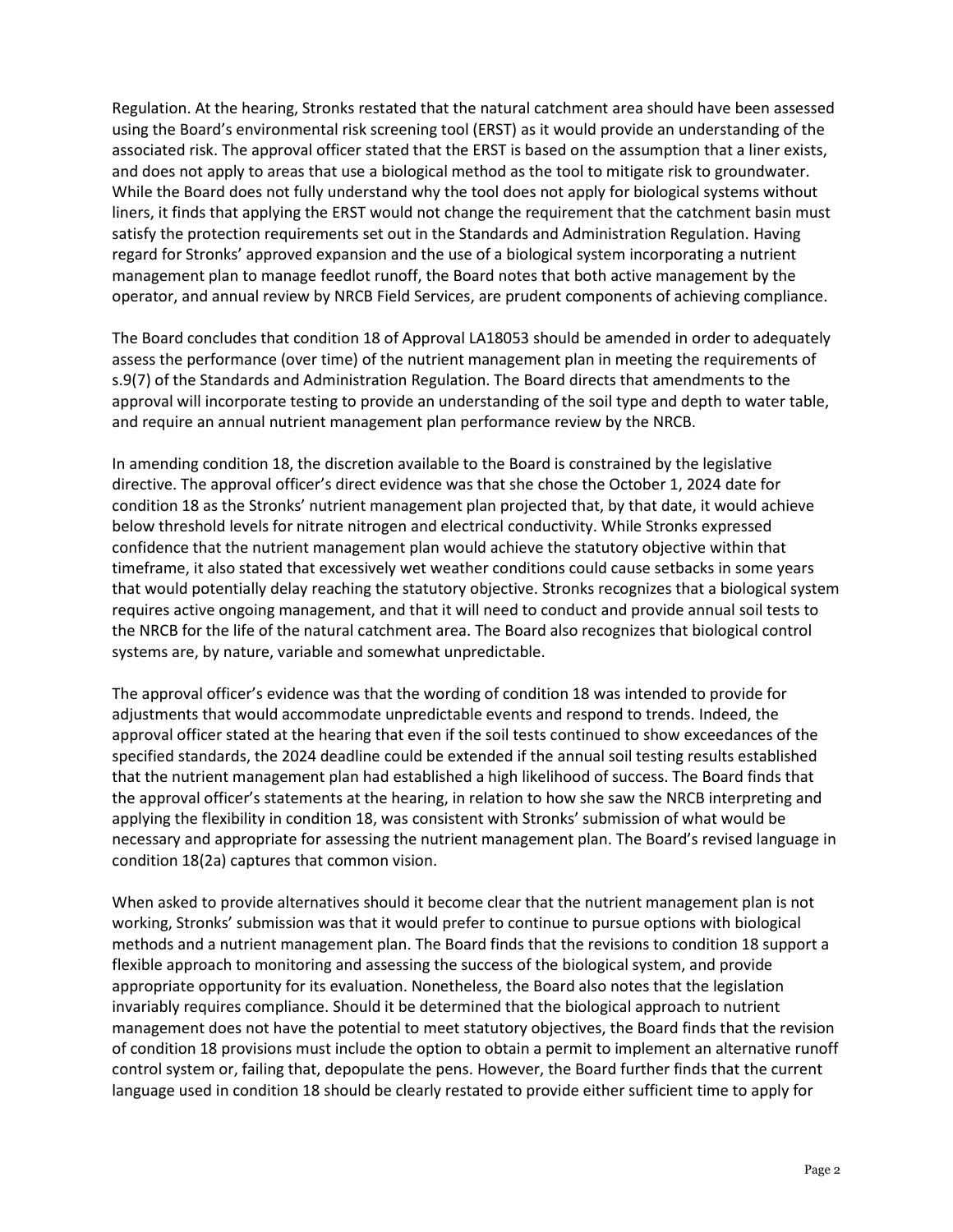and construct an alternative runoff control system, or sufficient time for the orderly depopulation of pens. The Board amends condition 18 such that, should Stronks pursue the option of constructing an NRCB approved alternative runoff system, that runoff system must be constructed by December 1, 2025. The Board also provides that a one year timeframe be established for any depopulation order pursuant to condition 18.

Even if the nutrient management plan has not fully achieved the statutory requirement by 2024, there will be an adequate record available for the approval officer to determine the likelihood of meeting statutory objectives and whether a time extension is appropriate.

In order to identify the prescribed legislated objective for the biological runoff control system at the Stronks' site, the Board notes that Stronks must provide information that identifies the soil texture to a depth of 60 cm, as well as the depth to water table. This information is necessary to determine which values apply from schedule 3 (table 3) in the Standards and Administration Regulation. The Board will require the approval be amended so these tests are performed at the time Stronks contracts its 2019 soil tests.

The Board notes, without comment, that Stronks has indicated an intention to apply for an amendment to its Approval LA18053 in relation to the natural catchment area pump-out. At the date of the hearing, that application had not been received by the approval officer.

### **Decision**

The Board directs that Approval LA18053 be amended to require the permit holder to provide the results of a soil texture test (to 60 cm depth) and test for depth to water table at a location in the natural catchment area specified by the approval officer, and that the NRCB will conduct and share the results of an annual nutrient management performance review with the permit holder based on the annual soil tests.

As a result of the Board's deliberations, it has determined that condition 18 of Approval LA18053 should be amended to read:

- 18. Within one month of receiving the soil tests required by December 15, 2024:
	- 1. The NRCB shall determine whether nitrate nitrogen and electrical conductivity levels in the natural catchment area (as shown on site plan) are achieving the nutrient application limits (section 24 and 25, Standards and Administration Regulation and schedule 3).
	- 2. If the soil test results remain in exceedance of the AOPA standards:
		- a. The NRCB shall determine whether the nutrient management plan has resulted in sufficient reductions in nitrate nitrogen and electrical conductivity levels to warrant continued operation. If so, the NRCB shall provide the permit holder a reasonable extension period up to, but not exceeding, five years (to December, 2029).
		- b. If, in the opinion of the NRCB, sufficient reductions in nitrate nitrogen and electrical conductivity levels have not been achieved to warrant an extension, the permit holder shall either: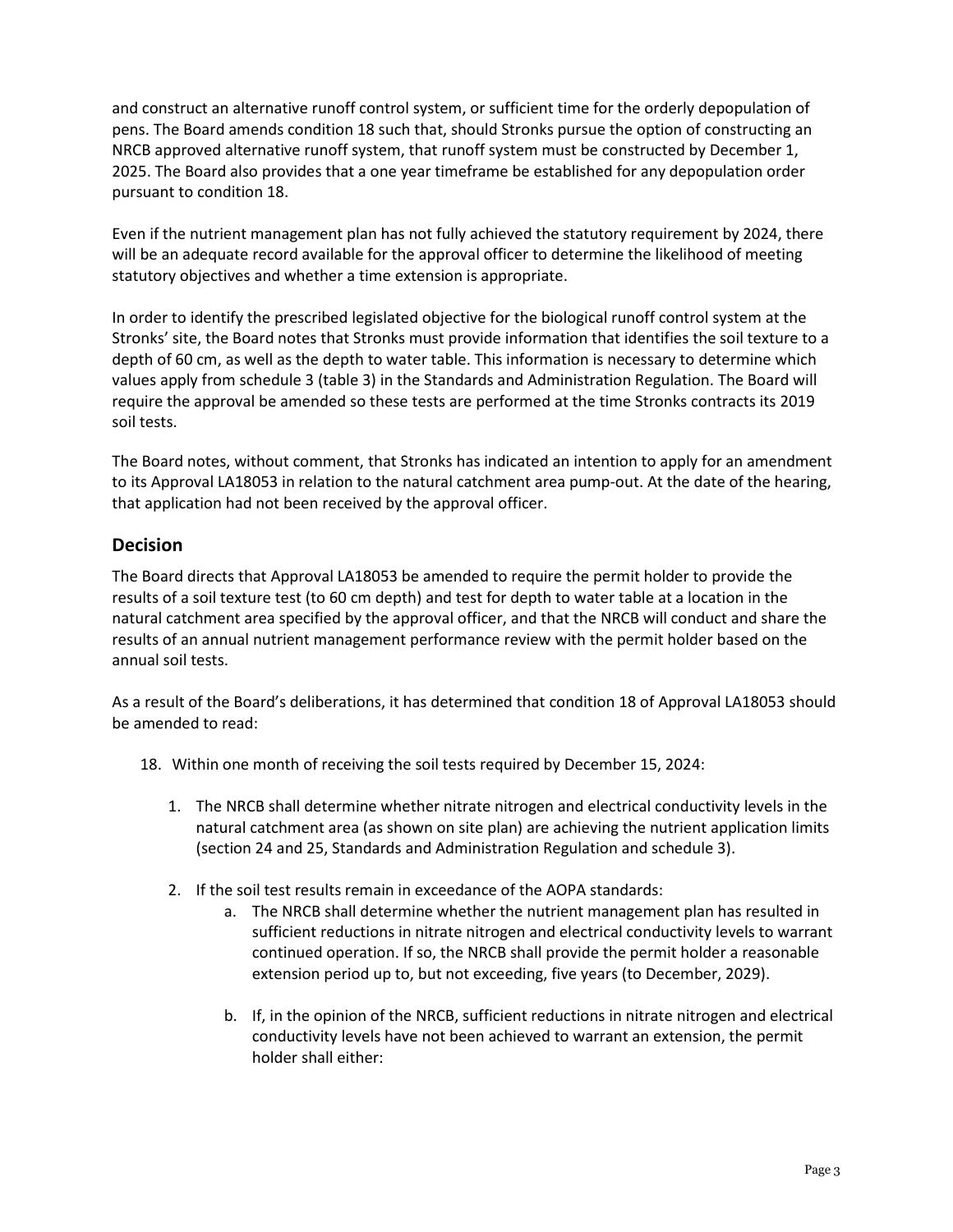- i. obtain a permit for a constructed runoff control and storage system that meets AOPA ground and surface water protection requirements and have it constructed by December 1, 2025, or
- ii. depopulate and remove all manure from all CFO pens within one year of receiving direction from the NRCB.

The NRCB reserves the right to amend this condition should information become available to support the change.

DATED at EDMONTON, ALBERTA, this 10<sup>th</sup> day of May, 2019.

\_\_\_\_\_\_\_\_\_\_\_\_\_\_\_\_\_\_\_\_\_\_\_\_\_\_\_\_ \_\_\_\_\_\_\_\_\_\_\_\_\_\_\_\_\_\_\_\_\_\_\_\_\_\_\_\_

\_\_\_\_\_\_\_\_\_\_\_\_\_\_\_\_\_\_\_\_\_\_\_\_\_\_\_\_ \_\_\_\_\_\_\_\_\_\_\_\_\_\_\_\_\_\_\_\_\_\_\_\_\_\_\_\_

*Original signed by:*

Peter Woloshyn **L. Page Stuart** 

Sandi Roberts **Keith Leggat** Keith Leggat